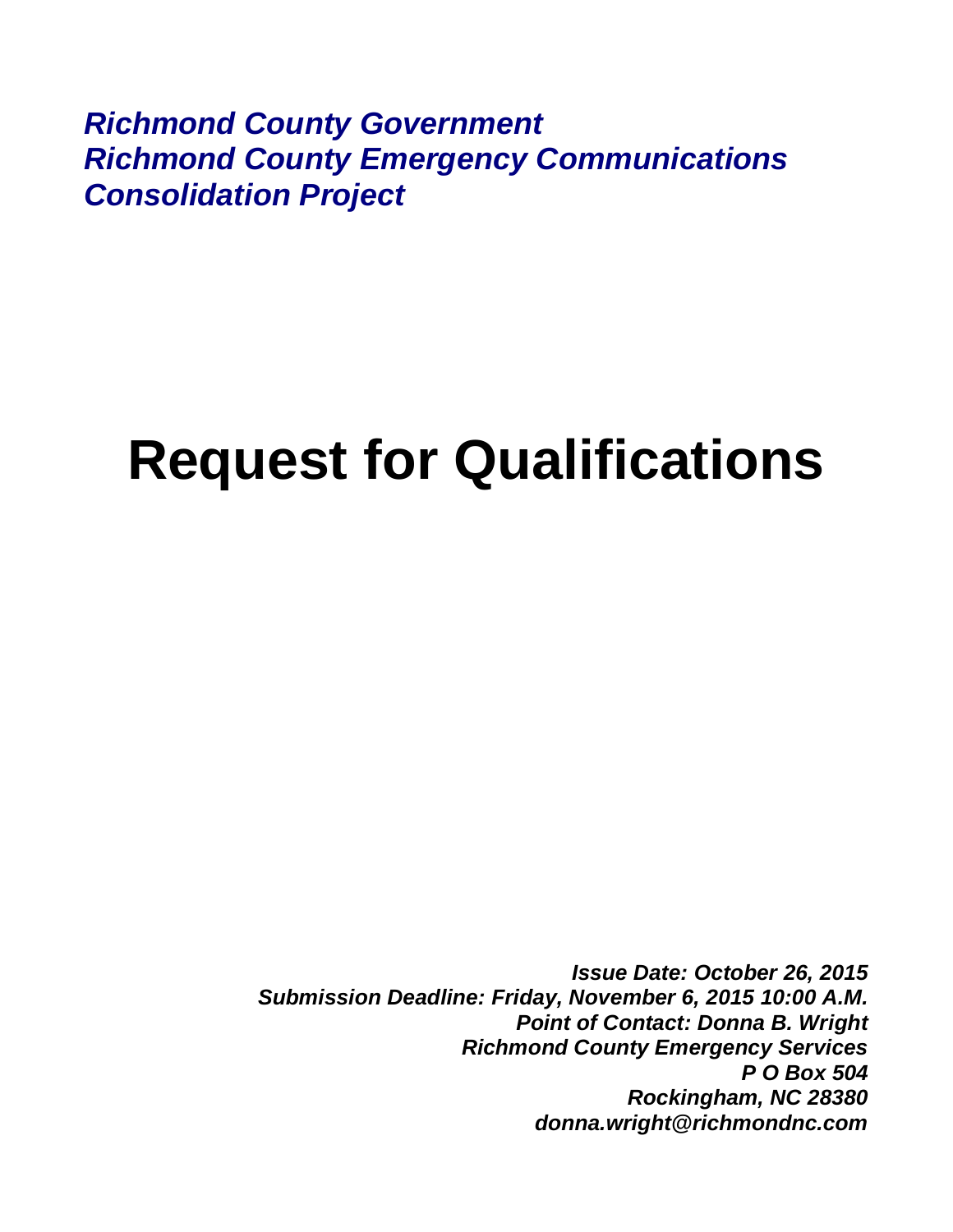## **Table of Contents**

| 1 <sub>1</sub>   |                                                           |  |  |
|------------------|-----------------------------------------------------------|--|--|
| $\overline{2}$ . |                                                           |  |  |
| 3.               |                                                           |  |  |
|                  | $\overline{3}1$<br>3.2<br>3.3<br>3.4<br>3.5<br>3.6<br>3.7 |  |  |
| 4                |                                                           |  |  |
| 5.               |                                                           |  |  |
| 6.               |                                                           |  |  |
| $\overline{7}$ . |                                                           |  |  |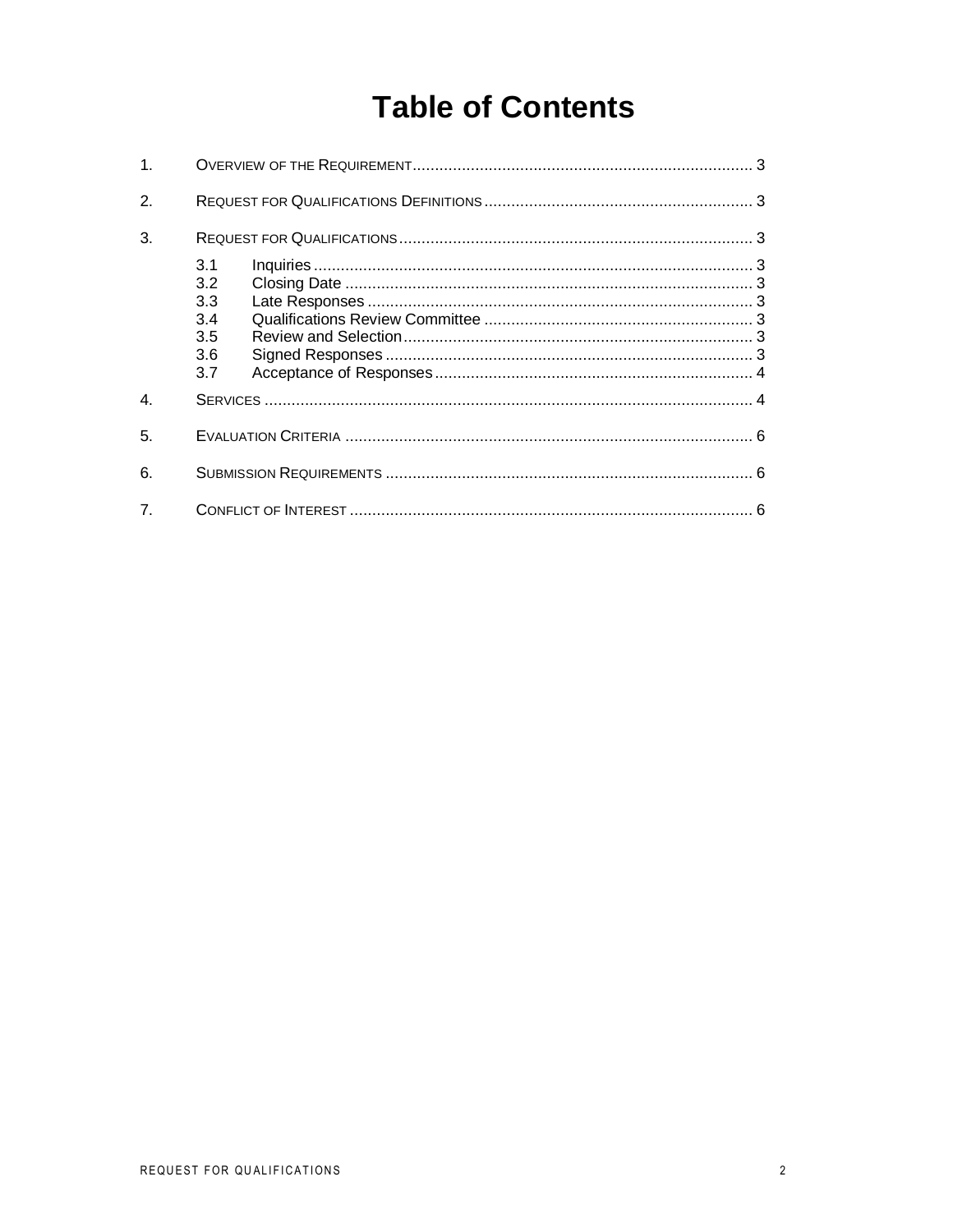## 1. **Overview of the Requirement**

Richmond County Government is issuing this Request for Qualifications (RFQ) to be used for the purpose of procuring a qualified and experienced consultant firm specializing in the 911 Public Safety Answering Point (911 PSAP) for management of a grant project.

Richmond County Government is seeking qualifications from capable and experienced 911 PSAP consulting firms to manage turn-key solutions for the design, construction, migration and implementation of a new consolidated 911 PSAP and Emergency Operations Center located on Industrial Park Drive in Rockingham, NC. The goal is to employ a 911 PSAP consulting firm to facilitate a smooth transition into this new facility for all participating agencies and transitioning of personnel.

## 2. **Request for Qualifications Definitions**

| <b>PSAP</b>     | <b>Public Safety Answering Point</b>                                          |
|-----------------|-------------------------------------------------------------------------------|
| NC 911 Board    | Board established through NCGS 62A                                            |
| Lead Consultant | Consulting firm hired to manage all aspects of a NC 911 Consolidation Project |

## 3. **Request for Qualifications**

#### **3.1 Inquiries**

All inquiries related to this RFQ are to be directed, in writing, to the point of contact listed on the title page by email. Information obtained from any other source is not official and should not be relied upon.

#### **3.2 Closing Date**

Complete hard copies and one electronic copy of each response must be received before 10: A.M., on Friday, November 6, 2015 at the address on the front cover of this RFQ. Responses must not be sent by facsimile. Responses and their envelopes should be clearly marked with the name and address of the respondent and the project or program title.

#### **3.3 Late Responses**

Late responses will not be accepted.

#### **3.4 Qualifications Review Committee**

The Qualifications Review Committee will consist of members of the Emergency Services Department or designees who have been selected because of their special expertise and knowledge of the service(s) and/or products(s) that are the subject of this RFQ. Respondents may not contact members of the Qualifications Review Committee except at the request of the committee.

#### **3.5 Review and Selection**

The qualifications review committee will be using the RFQ as the selection process. The committee will check responses against the mandatory criteria. Responses not meeting all mandatory criteria will not be considered. Respondents meeting the mandatory criteria will be ranked based on the evaluation criteria. The point of contact for the committee will negotiate with the most qualified respondent based on ranking.

#### **3.6 Signed Responses**

A representative of the respondent firm must sign the response. No electronic submissions will be accepted.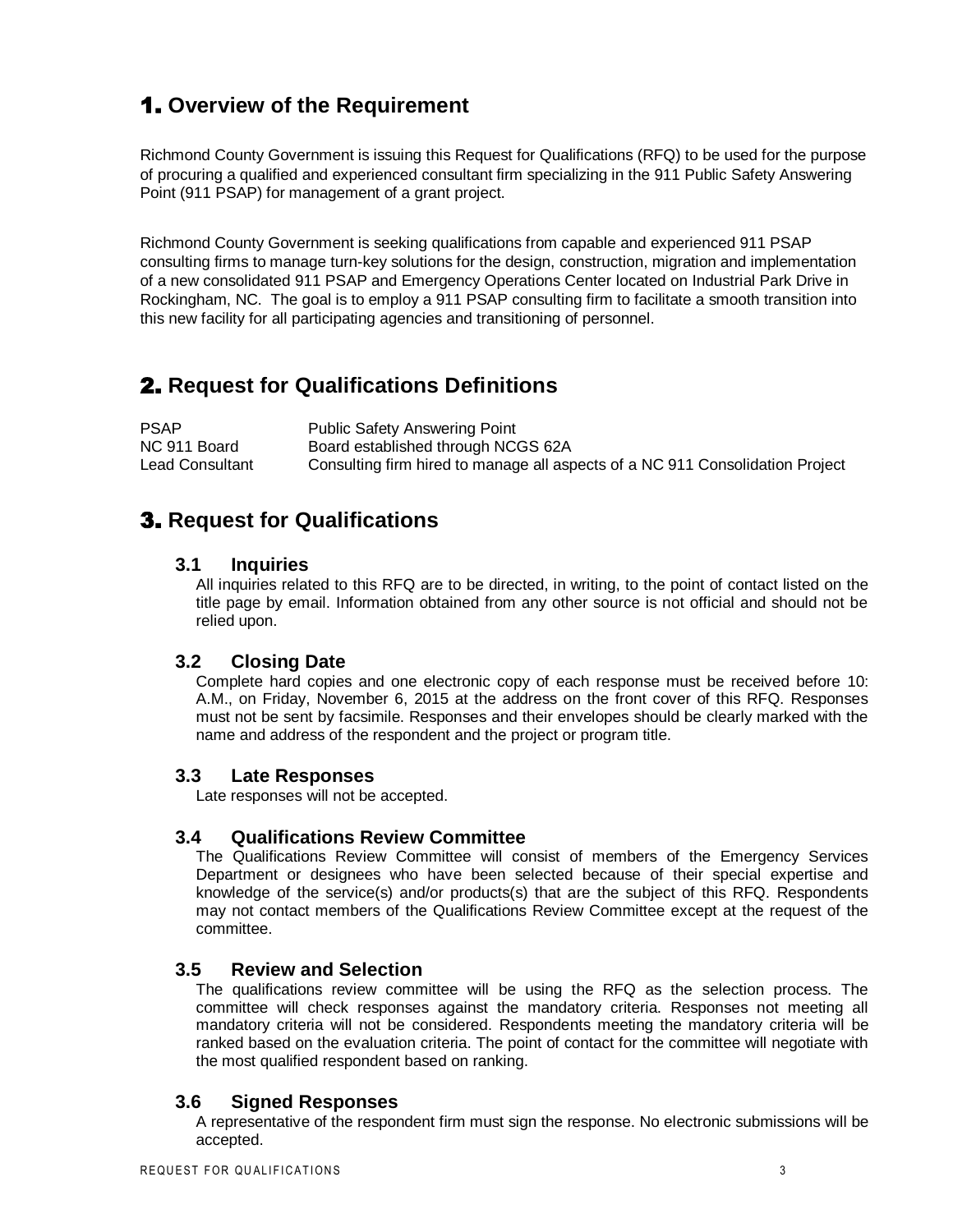#### **3.7 Acceptance of Responses**

This RFQ is intended to be used to identify the most qualified consulting firm to manage the Richmond County Emergency Communications Consolidation project. It is Richmond County's intent to negotiate with the highest qualified response. This RFQ is not a binding agreement to purchase goods or services. Responses to an RFQ are assessed in light of the qualification review criteria.

#### **3.8 Fee**

No fee is required for submitting an application nor will one be accepted.

## 4. **Services**

The selected consulting firm will lead the consolidation of Richmond County's primary PSAP and the three secondary law enforcement PSAP's into one unified dispatch agency. This project will include a design phase, construction phase, technology infrastructure phase, and a personnel phase. Below is a more detailed outline of each phase:

#### **A. Design Phase**

The Richmond County Emergency Communications Consolidation project (RCECC) project includes design phases for bidding of the physical site preparation, design and construction of a new RCECC-Emergency Operations Center (EOC) facility. A site preparation plan and geotechnical study is required for the construction of the facility and tower. The design of the facility shall include a Technology Needs Assessment to assist with the design of the networks and systems of the RCECC-EOC including physical space planning, physical transport network IP network, telephone network, radio network, server systems and storage systems.

The design phase should also include considerations for the established back up plan that is currently in place with Scotland County 911. Consideration and planning for data connections between Richmond County and Scotland County for replication of computer aided dispatch (CAD), mapping and ProQA data is necessary to continue to meet the PSAP back up plan.

#### **B. Construction Phase**

This project will include a construction phase. This hardened facility that shall meet at a minimum all the requirements set forth by the NC 911 Board Operating Standards (09 NCAC 06 .0101- .0406 ) for PSAP Grant Construction.

[http://www.osbm.state.nc.us/files/pdf\\_files/ITS05082015.pdf](http://www.osbm.state.nc.us/files/pdf_files/ITS05082015.pdf) These minimum requirements pertain to HVAC, Fire Protection, Security, Lighting, Circuit Construction, Underground Cables, Aerial Cables and Wires, Wiring Inside Building, Circuit Protection, Grounding and Access. The size structure was based on the number of PSAP floor workstations, equipment rooms, office space, kitchen, conference rooms, restrooms, bunk rooms, training room, emergency operations center, and storage areas required.

#### **C. Technology Infrastructure Phase**

This project will include a technology phase to implement fault tolerant as well as redundant infrastructure to meet all local, state and federal guidelines for new RCECC-EOC construction. This technology shall meet at a minimum all the requirements set forth by the NC 911 Board Operating Standards. The following technology shall be considered essential for implementation into this consolidated dispatch project. It is the responsibility of the selected consulting firm to research current/future technology trends (i.e. NG 911) and make recommendations.

- 10 position radio console infrastructure and furniture  $\bullet$
- Implement NG 911 standards for end to end VoIP
- Paging Systems/Station Alerts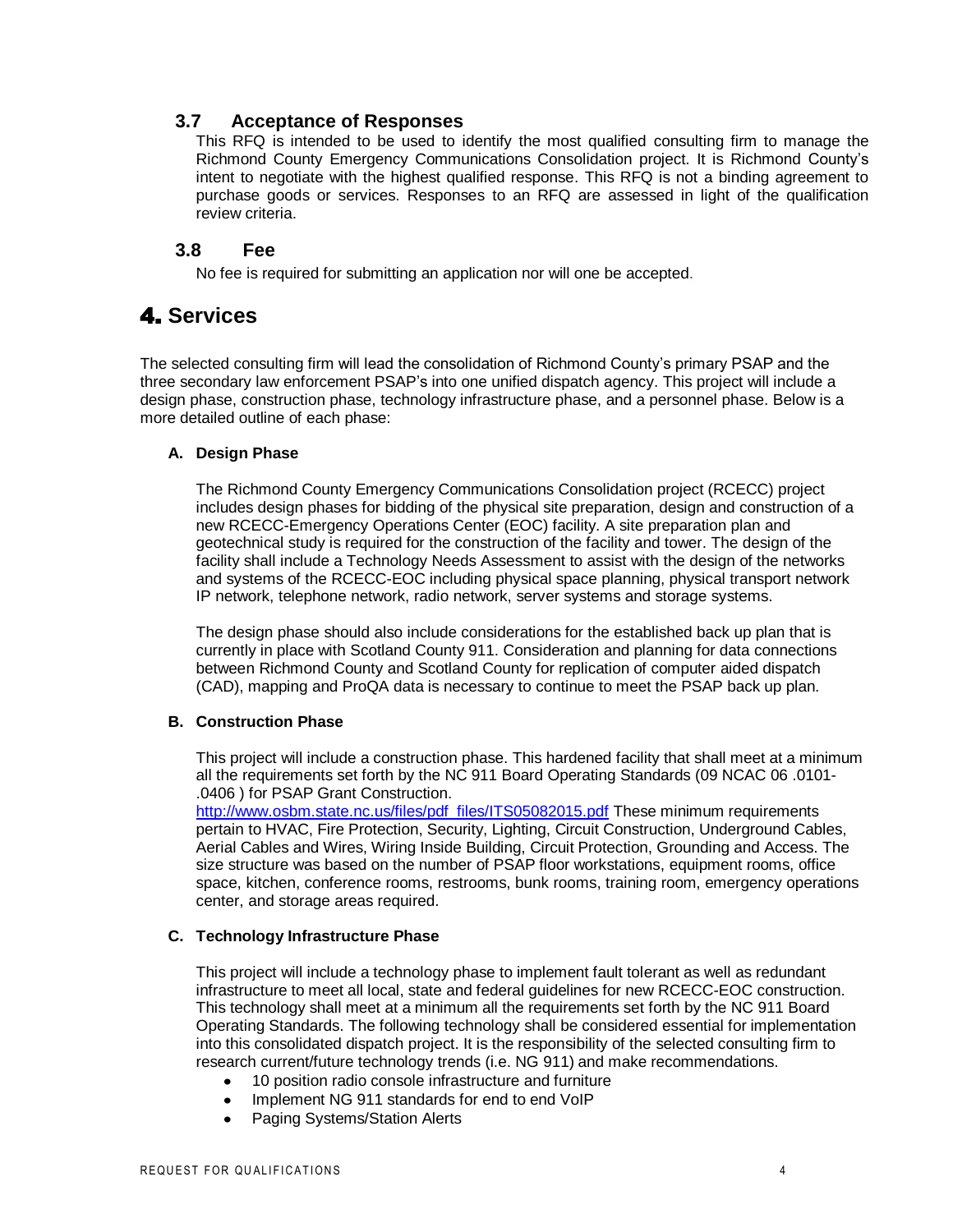- $\bullet$ CAD Server, RMS Server, Message Switch Server and other non Southern Software shared application (fault tolerant/redundant).
- GIS mapping applications
- Implement mobile CADs with MDT and connectivity
- Core Routers and switching hardware/software infrastructure (fault tolerant/redundant)  $\bullet$
- Firewall infrastructure (fault tolerant/redundant)
- Provide Administrative phone system and 911 phone system infrastructure
- Logging Recorder System for 911 and radio systems (fault tolerant/redundant)
- Multiplex gear for external connectivity (fault tolerant/redundant)
- Communications tower, cabling, antenna system
- Radio interoperability
- Fiber between the County existing ring and new facility
- Audio/Visual Equipment for training room as well as the EOC
- Redundant and fault tolerant power to all equipment and building
- Meet all NC 911 Board Grant Policy and Procedure for PSAP Consolidations
- Meet all NC 911 Board Operating Standards for PSAPs
- Implement DCI capabilities
- Meet all CJIS Security Policy Standards/Requirements and as well as State CJIN requirements
- Meet all OSHA Requirements
- NCIC requirements
- Meet industry standards from professional organizations such as APCO, NENA and NFPA
- NIMS requirements and procedures  $\bullet$
- D. Personnel Phase

The Personnel phase of this project will in part be determined by the evolution from the current PSAP configuration to a fully consolidated and unified PSAP model. It is anticipated that a staff of 29 total employees will be needed upon project completion. Until the migration occurs, the existing primary PSAP and secondary PSAPs will continue to assume responsibility for each of their respective employees in their PSAPs.

The new unified PSAP will be managed, operated and supervised by the Richmond County Emergency Services Director, who shall be an employee of Richmond County appointed and supervised by the Richmond County Manager and subject to the rules and policies of Richmond County. The Emergency Services Director shall coordinate the operations of the joint agency working closely within the policies and direction recommended by the Law Enforcement Oversight Committee (LEOC) for law enforcement issues.

The LEOC will be comprised of law enforcement representatives of the participating stakeholders, with each agency having a vote as to how the RCECC can most effectively serve their agency and county. The Emergency Services Director shall, through regularly scheduled meetings, communicate directly with the LEOC regarding SOPs for their agencies. The agency level SOPs shall be incorporated into (when appropriate) the RCECC's overall operational SOPs. It shall be the responsibility of the Director to establish operational policies, procedures, and guidelines for the day to day operations and management of the RCECC. It is the responsibility of the Director to assist with the transitioning of existing staff per the Inter-Departmental Agreements and to hire staff to fill the positions created in the consolidation.

The Director will work with the selected consultant to develop a training and transition plan for current and new employees.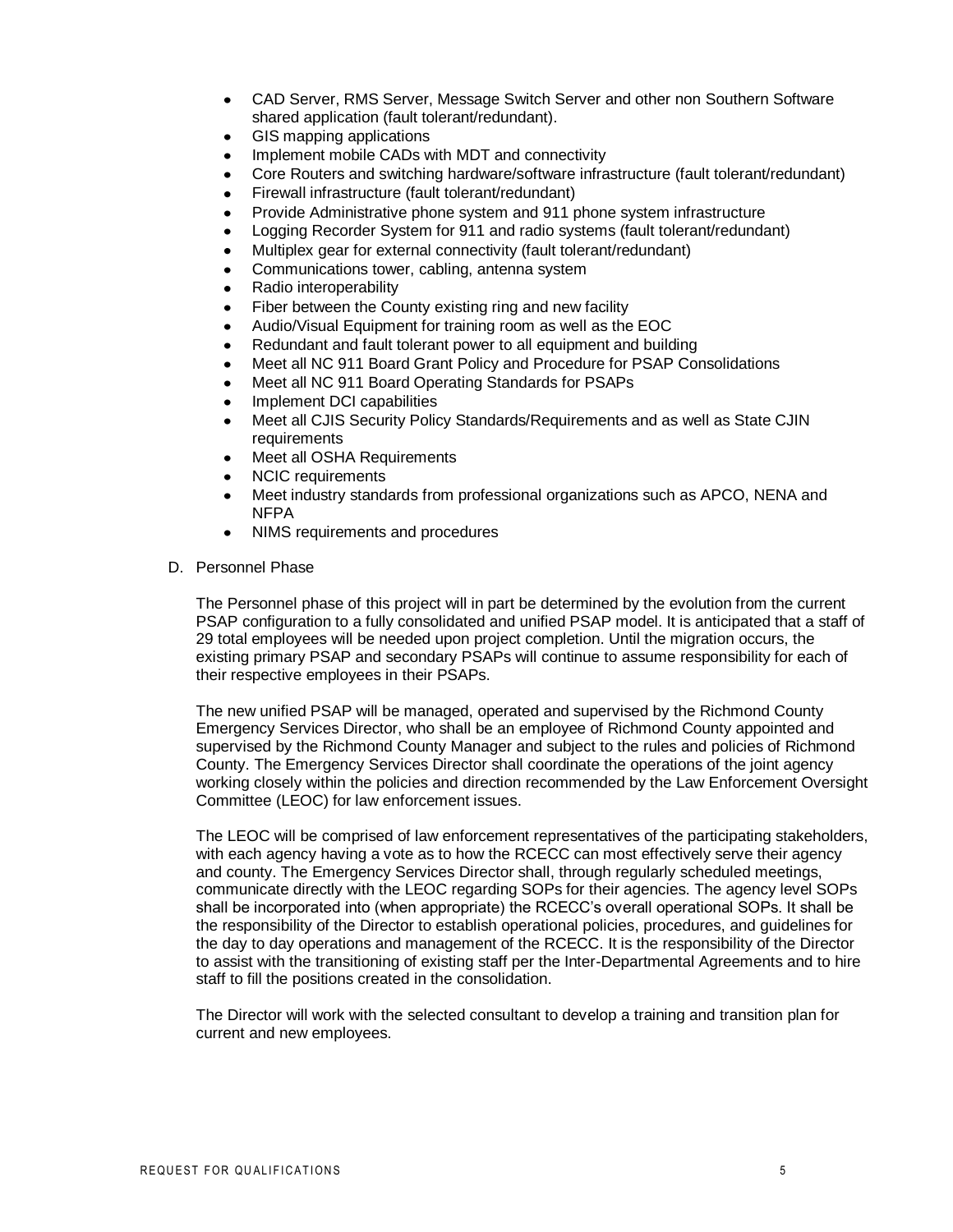## 5. **Evaluation Criteria**

Below will be the criteria used to by the review committee to select the most qualified consulting firm. The maximum number of points is 100.

A. Years of experience in the field

a. Over 5 years 30 points

- b. Less than 5 years 10 points
- B. Must have functioned as **lead consultant** (See Section 2. Definitions) on a NC 911 Consolidation grant project a minimum of three (3) projects.
	- a. Three projects or more 50 points b. Less than three Ineligible
- C. Proven experience in NC 911 Grants 20 points

## 6. **Submission Requirements**

Each submission is required to have the following:

- A. Submit Signature and Authority Affidavit Form (Attachment A).
- B. A statement of interest.
- C. A resume outlining the respondent's experience, the experience of key team members and a response to the qualification review criteria.
- D. Document each NC 911 Consolidation grant projects lead.
- E. Document any other NC 911 Grant Funded projects lead.
- F. Three professional references (Attachment B).

## 7. **Conflict of Interest**

A conflict of interest exists wherever an individual could benefit directly or indirectly from access to information or from a decision over which they may have influence and also includes a perceived conflict where someone might reasonably perceive there to be such benefit and influence. A conflict of interest occurs when a staff member or consultant attempts to promote a private or personal interest that results in an interference with the objective exercise of their job responsibilities, or gains any advantage by virtue of his/her position with Richmond County. Conflicts of interest may be real, potential or perceived.

The respondent should disclose conflicts of interest, in writing, to the review committee who will consider the nature of the respondent's responsibilities and the degree of potential or apparent conflict in deciding the course of action that the respondent needs to take to remedy the conflict of interest.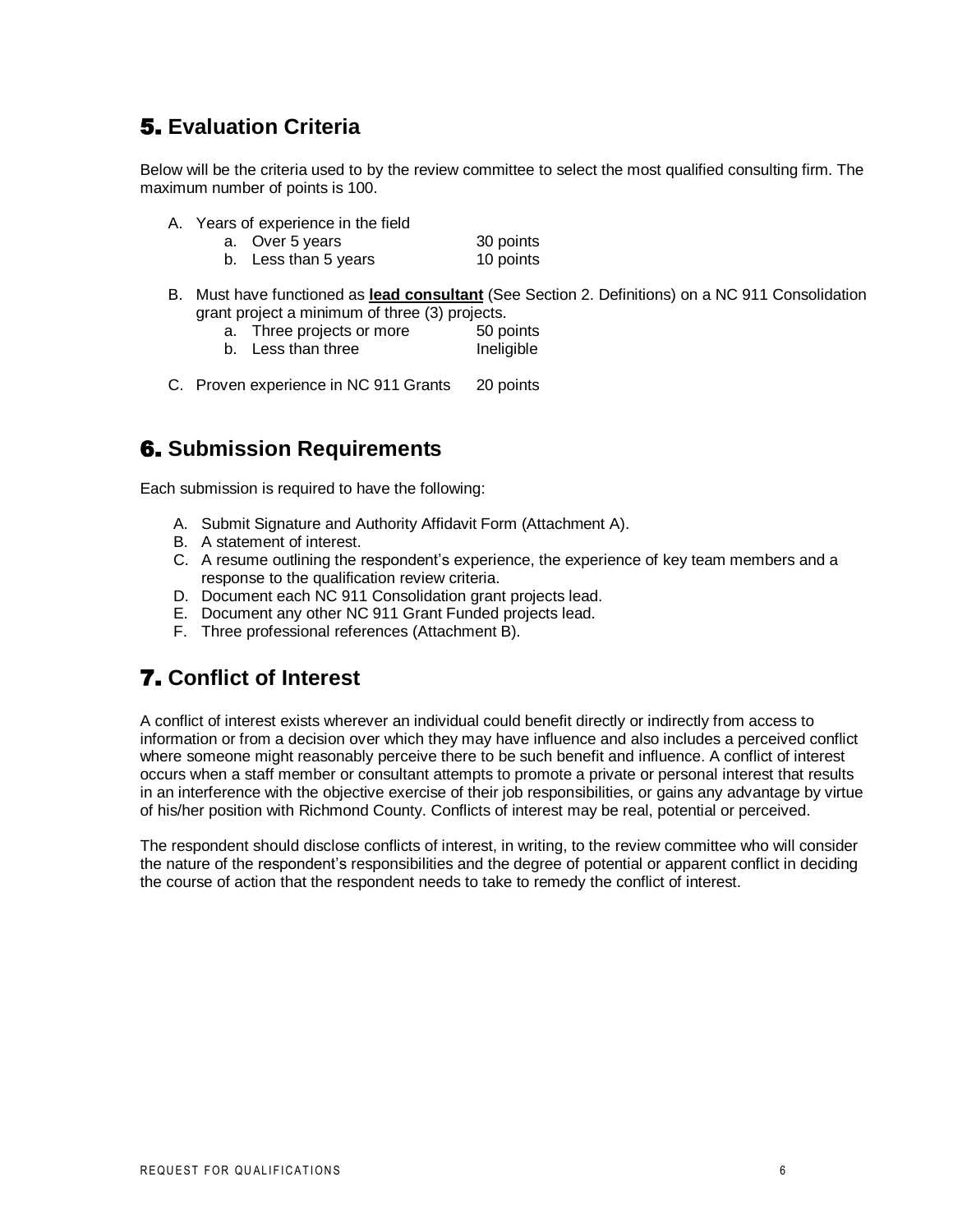#### Attachment A **SIGNATURE AND AUTHORITY AFFIDAVIT FORM**

| FEIN (Federal Employer ID Number) OR                               |  |                                                                                                                      | Social Security # (if Sole Proprietorship) |  |  |  |
|--------------------------------------------------------------------|--|----------------------------------------------------------------------------------------------------------------------|--------------------------------------------|--|--|--|
| Address:                                                           |  | <u> 1990 - Jan James James James James James James James James James James James James James James James James J</u> |                                            |  |  |  |
|                                                                    |  |                                                                                                                      |                                            |  |  |  |
| Number of years in Business: _______                               |  |                                                                                                                      |                                            |  |  |  |
| Name the person to contact for questions concerning this proposal. |  |                                                                                                                      |                                            |  |  |  |
|                                                                    |  |                                                                                                                      |                                            |  |  |  |
|                                                                    |  |                                                                                                                      |                                            |  |  |  |
|                                                                    |  |                                                                                                                      |                                            |  |  |  |

In signing this proposal, we also certify that we have not, either directly or indirectly, entered into any agreement or participated in any collusion or otherwise taken any action in restraint of free competition; that no attempt has been made to induce any other person or firm to submit or not to submit a proposal; that this proposal has been independently arrived at without collusion with any other proposer, competitor or potential competitor; that this proposal has not been knowingly disclosed prior to the opening to any other proposer or competitor; that the above statement is accurate under penalty of perjury.

The undersigned, having familiarized themselves with the conditions affecting the cost of the work, having read completely the requirements, hereby proposes to perform everything required and to provide and furnish labor, materials, equipment, tools and all other services and supplies necessary to produce in a complete and workmanlike manner all of the materials or products described in the project relating to this proposal. I further certify that I have carefully examined the proposal documents and all terms herein, and site where the work is to be done and have no agreements to prevent the completion of said work.

The undersigned certifies that it does not discriminate on the basis of race, color, creed, religion, sex, national origin or foreign trade relationships; and if this application for work is approved, the undersigned will, in the performance of the contract or any work connected with the contract, discriminate on the basis of race, color, creed, religion, sex, nation origin or foreign trade relationships.

| Signature:             | Title: |  |  |
|------------------------|--------|--|--|
|                        |        |  |  |
| Name: (type or print)_ | Date:  |  |  |